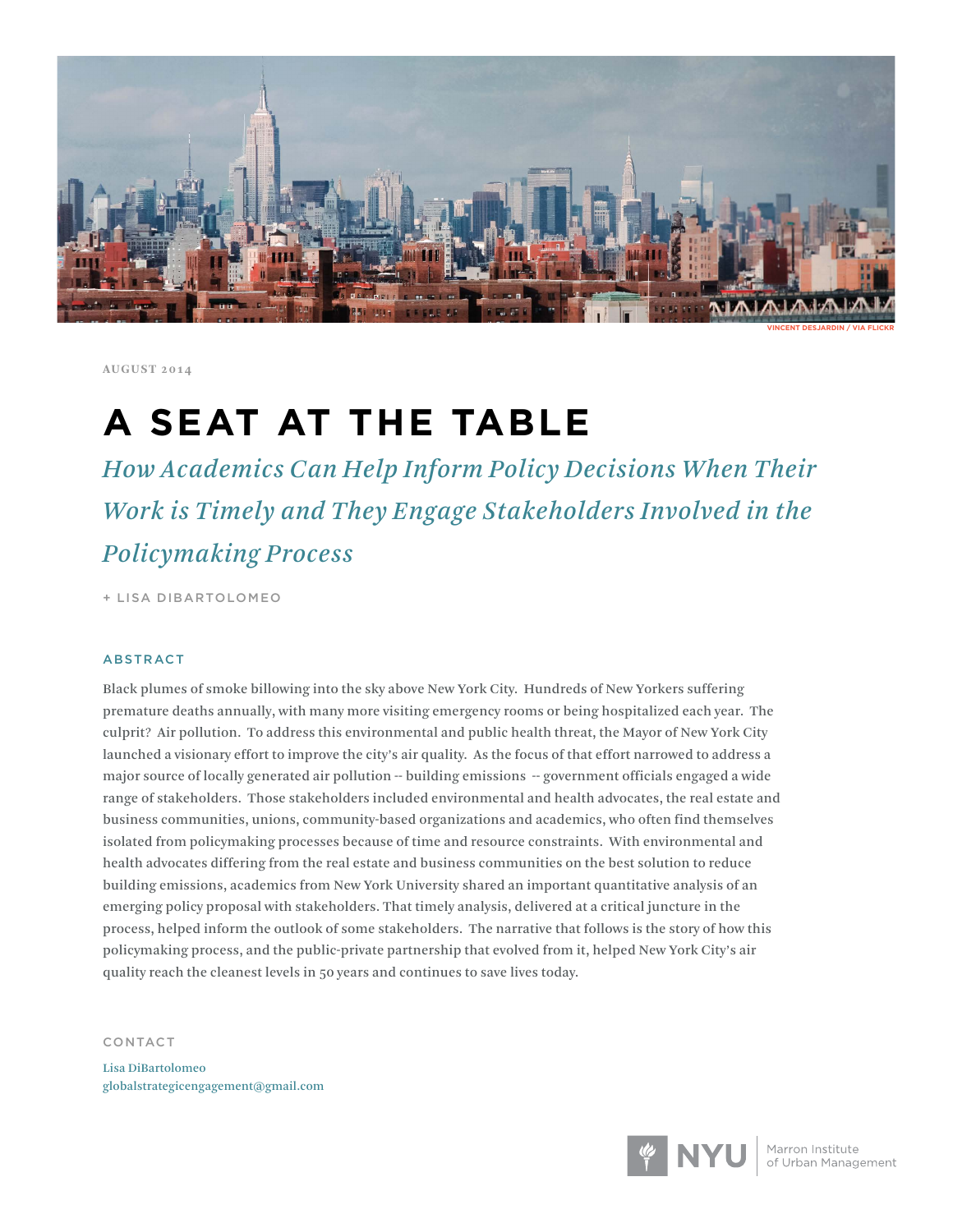THE mere image of New York City's iconic skyline has been known to stir souls around the world. Made famous in countless movies and works of art, few are surprised when they hear or read evocative, emotional or even romantic terms used to describe it.

What may be of surprise, however, is that some of the buildings dotting that famous skyline are a major source of dangerous air pollution. That pollution can lead to the development of cardiovascular problems, respiratory disease, chronic bronchitis, thousands of lost work days or even the premature death of hundreds of New Yorkers each year.

How can the homes, offices and even school buildings of New Yorkers pose such a serious threat to their very lives?

Boilers in nearly 10,000 New York City buildings generate heat and hot water by burning the heaviest, most polluting form of heating oil. This heating oil emits fine particles or black ["soot](http://policyintegrity.org/documents/ResidualRisks.pdf)" into the air that can reach "[deep into the lungs"](http://policyintegrity.org/documents/ResidualRisks.pdf) of humans, as well as the bloodstream, posing devastating health threats.

"Only 1% of the city's nearly one million buildings burn heavy heating oil, but those buildings emit more soot pollution than all the cars and trucks on New York City streets combined," said Isabelle Silverman, a former senior attorney at the [Environmental Defense Fund,](http://www.edf.org/sites/default/files/10085_EDF_Heating_Oil_Report.pdf) which released a 2009 [report](http://www.edf.org/sites/default/files/10085_EDF_Heating_Oil_Report.pdf) exposing the impact of heavy heating oil on the lives of New Yorkers.

Having recognized early on the dangers of this locally generated but controllable form of pollution, the New York City Mayor's Office initiated a process to study the issue and develop the best possible solution. As part of that process, city officials engaged a wide range of stakeholders to provide input.

While environmental and health groups forcefully advocated to ban heavy heating oil in New York City and require a switch to cleaner fuel sources, building owners and industry groups raised serious concerns about the significant capital costs of converting or replacing old boilers to handle cleaner fuels. Some argued that those costs would be passed on to residents and tenants at a time when many New Yorkers were still reeling from the 2008 financial crisis and "Great Recession." Practical concerns were also raised, including the constraints some buildings faced in accessing natural gas pipelines, which would impact how quickly they could convert to that cleaner fuel source.

At this stage, you may be thinking this narrative probably has a highly predictable trajectory and ending: environmental and health advocates square off against private industry to pass or block government regulations, one side "wins" and the other side is left so aggrieved that it challenges the outcome.

*But what actually happened may surprise you.* 

TOWARD the end of 2008, just as two high-profile efforts with the potential to improve local air quality were blocked congestion pricing for Lower Manhattan and conversion of the city's taxi fleet to all-hybrid vehicles — academics from the [Institute for Policy Integrity](http://policyintegrity.org) at New York University School of Law initiated a research project focusing on one of the most pressing air quality issues facing the city.

"We knew that building emissions contributed to as much as a third of all locally generated particle pollution in New York City and that this pollution could be reduced by switching to cleaner fuel sources," said [Kevin Cromar,](http://environmental-medicine.med.nyu.edu/research-divisions/our-labs/cromar-lab) then a researcher at New York University School of Medicine and a Public Health Fellow at the Institute for Policy Integrity. "But we didn't know what the quantitive health and economic benefits of converting to cleaner fuel sources were, so we decided to find out."

Working with [Jason A Schwartz](http://policyintegrity.org/about/people/), then a Legal Fellow at the Institute for Policy Integrity, Cromar launched the research project. At the very outset of their work, the academics contacted the primary policymakers in the New York City Mayor's Office to alert them of the research project and to listen to any feedback that would inform the project.



**TOM GIEBEL** 

BEGINNING in [2006,](http://www.nyc.gov/portal/site/nycgov/menuitem.c0935b9a57bb4ef3daf2f1c701c789a0/index.jsp?pageID=mayor_press_release&catID=1194&doc_name=http%3A%2F%2Fwww.nyc.gov%2Fhtml%2Fom%2Fhtml%2F2006b%2Fpr432-06.html&cc=unused1978&rc=1194&ndi=1) New York City Mayor Michael Bloomberg identified the need to prepare the city for the estimated one million new residents projected to be living there by 2030. To that end, the Mayor [created](http://www.nyc.gov/portal/site/nycgov/menuitem.c0935b9a57bb4ef3daf2f1c701c789a0/index.jsp?pageID=mayor_press_release&catID=1194&doc_name=http%3A%2F%2Fwww.nyc.gov%2Fhtml%2Fom%2Fhtml%2F2006b%2Fpr335-06.html&cc=unused1978&rc=1194&ndi=1) the Office of Long-Term Planning and Sustainability to craft a comprehensive plan for city's growth and development.

After a year of study and extensive outreach, the Bloomberg administration launched [PlaNYC 2030](http://s-media.nyc.gov/agencies/planyc2030/pdf/full_report_2007.pdf). It established 127 new initiatives to create ["a greener, greater New York.](http://www.nyc.gov/portal/site/nycgov/menuitem.c0935b9a57bb4ef3daf2f1c701c789a0/index.jsp?pageID=mayor_press_release&catID=1194&doc_name=http%3A%2F%2Fwww.nyc.gov%2Fhtml%2Fom%2Fhtml%2F2007a%2Fpr119-07.html&cc=unused1978&rc=1194&ndi=1)" A key goal of this comprehensive and visionary effort was to achieve "[the](http://www.nyc.gov/portal/site/nycgov/menuitem.c0935b9a57bb4ef3daf2f1c701c789a0/index.jsp?pageID=mayor_press_release&catID=1194&doc_name=http%3A%2F%2Fwww.nyc.gov%2Fhtml%2Fom%2Fhtml%2F2006b%2Fpr432-06.html&cc=unused1978&rc=1194&ndi=1)  [cleanest air quality of any big city in America](http://www.nyc.gov/portal/site/nycgov/menuitem.c0935b9a57bb4ef3daf2f1c701c789a0/index.jsp?pageID=mayor_press_release&catID=1194&doc_name=http%3A%2F%2Fwww.nyc.gov%2Fhtml%2Fom%2Fhtml%2F2006b%2Fpr432-06.html&cc=unused1978&rc=1194&ndi=1)," according to Mayor Bloomberg. The strategy to accomplish that ambitious goal included, among other efforts, [reducing emissions from](http://s-media.nyc.gov/agencies/planyc2030/pdf/full_report_2007.pdf)  [buildings](http://s-media.nyc.gov/agencies/planyc2030/pdf/full_report_2007.pdf).

New York City buildings use a variety of energy sources that have a wide range of emissions. The cleanest is natural gas, followed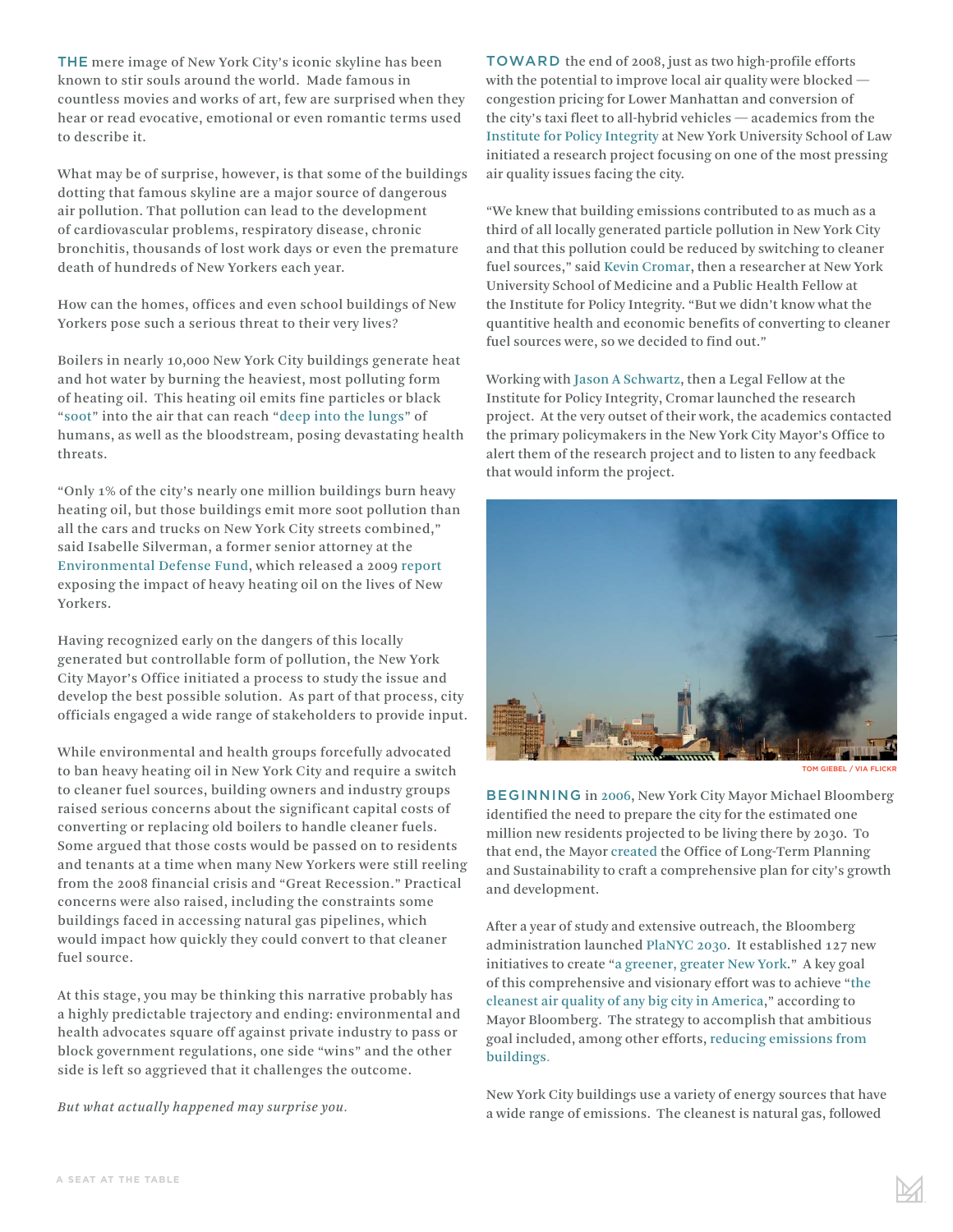by a type of fuel known as No. 2 distillate heating oil. The dirtiest energy source used in New York City is No. 6 residual oil. This inexpensive heavy heating oil, which has been likened to "[unrefined](http://www.edf.org/sites/default/files/10086_EDF_BottomBarrel_Exec_Summ.pdf)  [sludge,](http://www.edf.org/sites/default/files/10086_EDF_BottomBarrel_Exec_Summ.pdf)" is called "[residual oil"](http://policyintegrity.org/publications/detail/residual-risks/) because it is the leftover product from the petroleum refining and distillation process. At room temperature, No. 6 oil is [nearly solid, resembling tar or asphalt.](http://policyintegrity.org/files/publications/ResidualRisks.pdf) To maintain a liquid form, i[t must be stored in a heated tank.](http://www.edf.org/sites/default/files/10071_EDF_BottomBarrel_Ch3.pdf)

In addition to the foregoing energy sources, there is "distillate residual blend" fuel, known as No. 4 oil. It is a [blend of the cleaner](http://www.edf.org/sites/default/files/10071_EDF_BottomBarrel_Ch3.pdf)  [No. 2 distillate fuel and the dirtier No. 6 residual oil](http://www.edf.org/sites/default/files/10071_EDF_BottomBarrel_Ch3.pdf). Because it is a 50/50 blend that includes the much cleaner distillate fuel, No. 4 oil is less polluting than noxious No. 6 oil.

Of the nearly 10,000 boilers burning heavy heating oil at the time the Bloomberg administration sought to reduce building emissions, [roughly 62% were burning the highly polluting No. 6 oil](http://www.nyc.gov/html/dep/html/testimony/fy2011_intro94_05282010.shtml)  [while the remaining 38% were burning No. 4 oil.](http://www.nyc.gov/html/dep/html/testimony/fy2011_intro94_05282010.shtml) As the Bloomberg administration noted, both No. 6 and 4 ["oil have significantly](http://www.nyc.gov/portal/site/nycgov/menuitem.c0935b9a57bb4ef3daf2f1c701c789a0/index.jsp?pageID=mayor_press_release&catID=1194&doc_name=http%3A%2F%2Fwww.nyc.gov%2Fhtml%2Fom%2Fhtml%2F2011a%2Fpr034-11.html&cc=unused1978&rc=1194&ndi=1)  [higher levels of sulfur, nickel, and other pollutants](http://www.nyc.gov/portal/site/nycgov/menuitem.c0935b9a57bb4ef3daf2f1c701c789a0/index.jsp?pageID=mayor_press_release&catID=1194&doc_name=http%3A%2F%2Fwww.nyc.gov%2Fhtml%2Fom%2Fhtml%2F2011a%2Fpr034-11.html&cc=unused1978&rc=1194&ndi=1)" than No. 2 oil or natural gas. The pollution from boilers burning No. 6 and 4 oil is visible to New Yorkers as the buildings using those fuels tend to emit [black plumes of smoke](http://www.edf.org/sites/default/files/10086_EDF_BottomBarrel_Exec_Summ.pdf) into the sky. In fact, those black plumes of smoke have been the [source of thousands of complaints](http://www.nyc.gov/html/dep/html/testimony/fy2011_intro94_05282010.shtml) to 311, New York City's non-emergency services line.

With the proposals for congestion pricing and conversion of New York City's taxi fleet to all-hybrid vehicles stymied, the Bloomberg administration intensified its focus on reducing building emissions.

WHEN the academics from the Institute for Policy Integrity first reached out to the Mayor's office in late 2008, it led to a crucial opportunity for the researchers: contact with other stakeholders who were also working on the residual or heavy heating oil issue. Over the next couple of years, the researchers participated in stakeholder meetings with government officials and representatives from environmental and health advocacy organizations, real estate groups, heating oil industry, local utilities, labor unions, community organizations and others.

**Listening to the perspectives of city officials and stakeholders helped inform and guide the research we were doing. We were able to focus limited resources on a more defined portion of the original project, which also led to better results delivered in a timely way.** "

## **[Kevin Croma](http://environmental-medicine.med.nyu.edu/research-divisions/our-labs/cromar-lab)**r, Assistant Professor at NYU School of Medicine + leader of the Air Quality Initiative at the Marron Institute Sette<br>
99<br>
ofess<br>
er of t

After more than a year of research and participation in stakeholder meetings, on January 21, 2010, the Institute for Policy Integrity released "*[Residual Risks: The Unseen Costs of Using Dirty Oil in New](http://policyintegrity.org/publications/detail/residual-risks/)  [York City Boilers](http://policyintegrity.org/publications/detail/residual-risks/)*." The report concluded that phasing out residual oil in New York City and transitioning to cleaner fuel sources over a twenty year period would result in [at least 600 avoided deaths and](http://policyintegrity.org/files/publications/ResidualRisks.pdf)  [\\$5.3 billion worth of better health outcomes.](http://policyintegrity.org/files/publications/ResidualRisks.pdf)

Just a few weeks earlier, on December 16, 2009, the Environmental Defense Fund released its own report, "*[The Bottom of the Barrel:](https://www.edf.org/sites/default/files/10085_EDF_Heating_Oil_Report.pdf)  [How the Dirtiest Heating Oil Pollutes Our Air and Harms Our Health](https://www.edf.org/sites/default/files/10085_EDF_Heating_Oil_Report.pdf)*." This report identified the location of buildings in New York City that were burning No. 6 and No. 4 oil. It also exposed how a small percentage of buildings were adversely impacting the entire city's air quality. The report concluded ["that pollution from residual oil](https://www.edf.org/sites/default/files/10085_EDF_Heating_Oil_Report.pdf)  [can be cut by about over 93% by switching to No. 2 heating oil or](https://www.edf.org/sites/default/files/10085_EDF_Heating_Oil_Report.pdf)  [natural gas.](https://www.edf.org/sites/default/files/10085_EDF_Heating_Oil_Report.pdf)"



 **[Aurelien Guichard / via flickr](https://www.flickr.com/photos/aguichard/4856943318/in/photolist-8CZkZ7-8oHX2s-8pc733-8o7jgF-8nTEXJ-8oENdp-8oELqx-8oatsm-8oERtB-8oEQhZ-8nQpyT-8oEP9B-8oJ4Xw-8oESR8-8nTwRf-8oHV2A-8oFaWx-8nTKTC-8nTG8C-8ooq2f-8nQzLc-8oon6d-8p8SJX-8nQsxe-8oFc9n-8oJky9-8nTCnE-8oFfZP-8oar6s-8okcpD-8oka7X-8o7f4V-8o7gGe-8o7hXv-8oas1A-8ooiFh-8ok9at-8oakCL-8oapaN-8oaokm-8o7cdz-8nTH5E-8oamrj-8oanMS-8okaLe-8oF6Ma-8oEVig-8nTzMW-8oF5se-8oJjnE)**

Around the same time, the New York City Department of Health and Mental Hygiene released [the "first-ever" New York](http://www.nyc.gov/portal/site/nycgov/menuitem.c0935b9a57bb4ef3daf2f1c701c789a0/index.jsp?pageID=mayor_press_release&catID=1194&doc_name=http%3A%2F%2Fwww.nyc.gov%2Fhtml%2Fom%2Fhtml%2F2009b%2Fpr538-09.html&cc=unused1978&rc=1194&ndi=1)  [City Community Air Survey \(NYCCAS\), the largest and most](http://www.nyc.gov/portal/site/nycgov/menuitem.c0935b9a57bb4ef3daf2f1c701c789a0/index.jsp?pageID=mayor_press_release&catID=1194&doc_name=http%3A%2F%2Fwww.nyc.gov%2Fhtml%2Fom%2Fhtml%2F2009b%2Fpr538-09.html&cc=unused1978&rc=1194&ndi=1)  ["comprehensive street-level air quality" monitoring survey](http://www.nyc.gov/portal/site/nycgov/menuitem.c0935b9a57bb4ef3daf2f1c701c789a0/index.jsp?pageID=mayor_press_release&catID=1194&doc_name=http%3A%2F%2Fwww.nyc.gov%2Fhtml%2Fom%2Fhtml%2F2009b%2Fpr538-09.html&cc=unused1978&rc=1194&ndi=1) in the United States. Launched as a critical component of PlaNYC's clean air effort, the survey results revealed that the highest levels of soot and sulfur dioxide pollution were concentrated in neighborhoods where No. 6 and/or No. 4 oil were in use.

With these studies highlighting the adverse impacts of buildings burning No. 6 and 4 heavy heating oil, environmental and health advocates wanted to see immediate and maximized action to address the issue. Just before the start of Mayor Bloomberg's third term in January 2010, the *New York Times* reported that the administration faced increasing "pressure… [to give buildings a](http://www.nytimes.com/2010/01/01/science/earth/01pollute.html)  [firm 10-year deadline](http://www.nytimes.com/2010/01/01/science/earth/01pollute.html) for switching to cleaner oil or to natural gas."

Building owners, however, continued to raise significant concerns about the capital costs and practical challenges of switching from No. 6 and No. 4 heating oil to cleaner fuel sources such as natural gas or No. 2 oil. The *New York Times* noted that it could "[take more than \\$100,000 to replace oil burners, clean up](http://www.nytimes.com/2010/01/01/science/earth/01pollute.html)  [tanks and switch their heating systems to cleaner oil or to gain](http://www.nytimes.com/2010/01/01/science/earth/01pollute.html)  [access to suitable natural gas pipelines](http://www.nytimes.com/2010/01/01/science/earth/01pollute.html)."

INFORMED by the NYCCAS environmental monitoring results, as well as years of research, analysis and stakeholder input, the [Mayor's Office of Long-Term Planning and Sustainability](http://www.nyc.gov/html/dep/html/testimony/fy2011_intro94_05282010.shtml)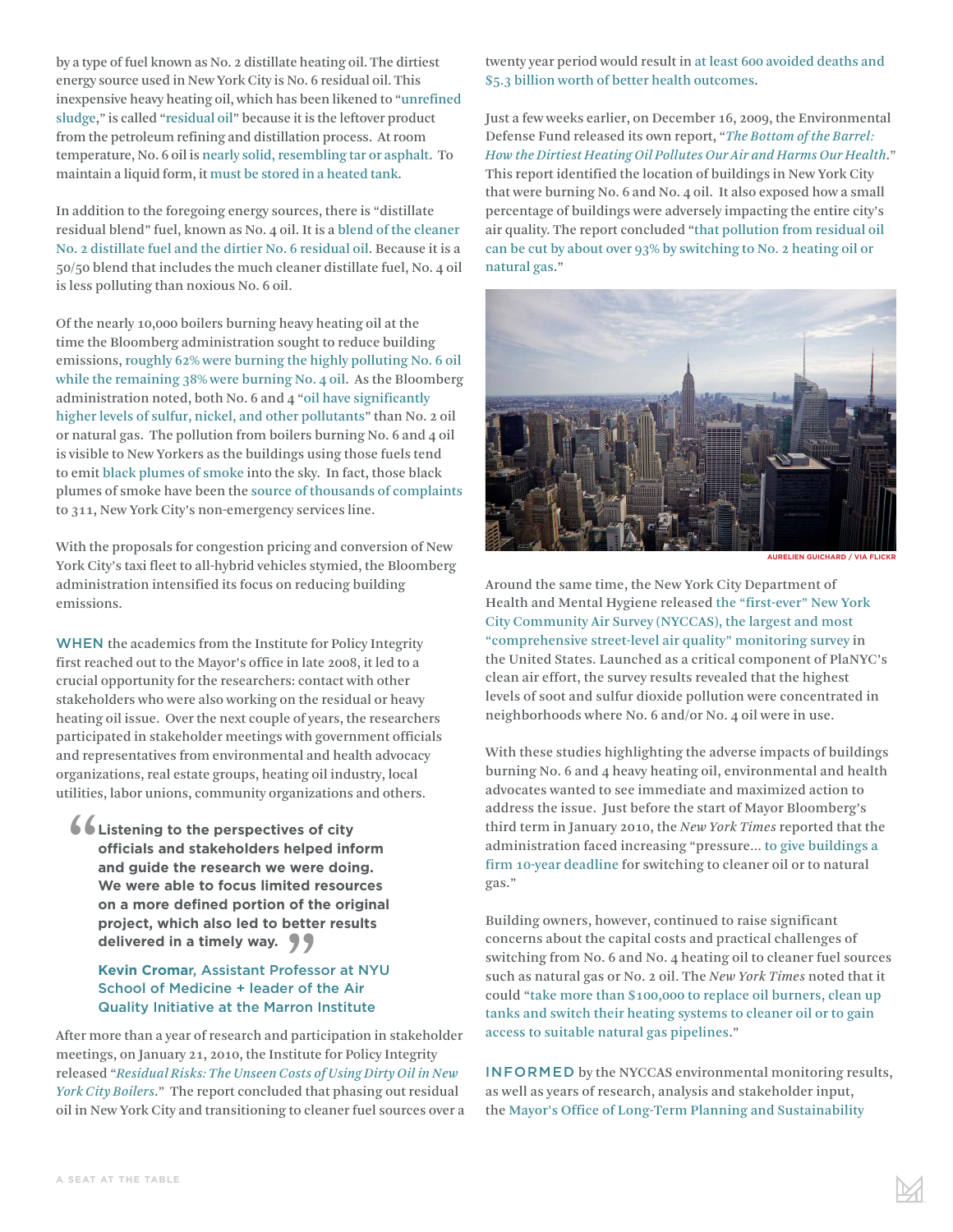[and New York City's Department of Environmental Protection](http://www.nyc.gov/html/dep/html/testimony/fy2011_intro94_05282010.shtml) proposed lowering the sulfur content of No. 4 oil as a way to reduce pollution while phasing-out use of heavy heating oil.

Because No. 4 oil is a mix of residual and distillate oil, it is possible to lower the sulfur content of that particular fuel. Significantly, boilers already using No. 6 or traditional No. 4 oil could transition to the proposed low-sulfur No. 4 oil [without](http://www.nyc.gov/html/dep/html/testimony/fy2011_intro94_05282010.shtml)  [having to replace the boiler or make the very costly upgrades](http://www.nyc.gov/html/dep/html/testimony/fy2011_intro94_05282010.shtml)  required when converting to No. 2 oil or natural gas. As a result, low-sulfur No. 4 oil could serve as a transition fuel that would help phase-out noxious No. 6 oil and reduce air pollution while minimizing costs and giving building owners time to prepare for conversion to even cleaner fuel sources.

The Institute for Policy Integrity researchers first learned about the low-sulfur No. 4 proposal as a result of being part of the stakeholder process. They also learned that a reduction in the sulfur content of No. 2 oil was under consideration in the New York State Legislature, which would make that distillate fuel even cleaner.

Given the new focus on low-sulfur fuels to help phase-out No. 6 residual oil and traditional No. 4 oil, the academics began updating the original "[Residual Risks](http://policyintegrity.org/publications/detail/residual-risks/)" analysis to quantify the health and economic benefits of the lower-sulfur fuel alternatives.

"We moved quickly because the policy process was active," according to Schwartz, now the Legal Director of the Institute for Policy Integrity and an Adjunct Professor of Clinical Law at New York University School of Law. "But we were able to do so without sacrificing the rigorous quality of our work."

Once the updated quantitative analysis was completed, the academics sensed — as a result of participating in the policy process and listening to stakeholders — that the findings would be of particular interest to stakeholders. At the next meeting, the academics shared a summary of the findings in two simple tables, which were presented on a single page.



**[caruba / via flickr](https://www.flickr.com/photos/denial_land/3883242306/in/photolist-9SpKqS-79FB7L-79SLeE-9bjqUo-dj5TFg-dwkJzJ-dwkJWL-eaHfPn-hw5adE-atMyPa-9bgKKx-6V9CDy-4Ac4yn-9hwYuV-dd3KAh-dhWtXi-dwfd4n-aFUHTa-fBJCM7-7VjR63-jixa7x-4YWgPy-hw5ARG-3QAzMQ-accF2s-5wk68e-npQD9i-fG1qz7-iVTzwE-k74UEQ-fDpXP3-6rP1RC-52pAB5-4Ch9ed-9sT8ev-6XJkLo-4ZCoKa-auww6j-hNwMso-9QBM1v-67hybS-79ScUA-kcB6af-hucqWR-nzfhgF-dwfdnD-551MsG-e2MXEb-bBuiFB-aCSJDd)**

The [results](http://policyintegrity.org/files/publications/More_Residual_Risks.pdf)were compelling and straightforward: converting from No. 6 and traditional No. 4 heavy heating oil to the proposed low-sulfur No. 4 oil would deliver most of the health and economic benefits that would be gained from transitioning to No. 2 oil but without the need for the costly capital expenditures that were of such concern for some stakeholders.



"Prior to the Institute for Policy Integrity's updated analysis, environmental groups were skeptical about allowing low-sulfur No. 4 oil as an interim fuel," said Isabelle Silverman, the former senior attorney with Environmental Defense Fund. "But the only way to get a rapid phase-out of the highly polluting No. 6 oil was to allow low-sulfur No. 4 oil as an interim fuel while buildings prepared to switch to No. 2 oil or natural gas. The Institute for Policy Integrity's analysis showed that there would be some positive health and environmental benefits from requiring No. 4 oil to become low-sulfur, which helped convince the environmental community that low-sulfur No. 4 oil — when combined with the rapid phase-out of No. 6 oil — was an acceptable compromise."

When asked if the [analysis](http://policyintegrity.org/files/publications/More_Residual_Risks.pdf) from the academics helped stakeholders move forward and embrace low-sulfur No. 4 oil as a compromise, former Commissioner of the Department of Environmental Protection Carter H. Strickland, Jr., who played a lead role in the policymaking process while in senior positions with the Bloomberg administration, said: "There's no question."

Silverman added: "The Institute for Policy Integrity analysis made a difference because the results helped facilitate a compromise on a critical issue, which allowed the policy process to move forward to a successful conclusion."

IN the months that followed, the policy process continued as the Bloomberg administration worked with the New York City Council to introduce legislation to reduce the permissible sulfur level in No. 4 oil and to address the concerns some [raised](http://www.nyc.gov/html/dep/html/testimony/fy2011_intro94_05282010.shtml) about the creation of a "boutique fuel" for New York City. The administration's Department of Environmental Protection also developed detailed regulations targeting and phasing-out the most polluting heating fuel  $-$  No. 6 residual oil  $-$  by 2015 while allowing low-sulfur No. 4 to serve as a transition fuel until 2030.

On August 16, 2010, Mayor Bloomberg [signed a City Council bill](http://www.nyc.gov/html/om/html/2010b/pr358-10.html)  [into law](http://www.nyc.gov/html/om/html/2010b/pr358-10.html) that lowered the permissible sulfur content in No. 4 oil by half and required that "all heating oils used in New York City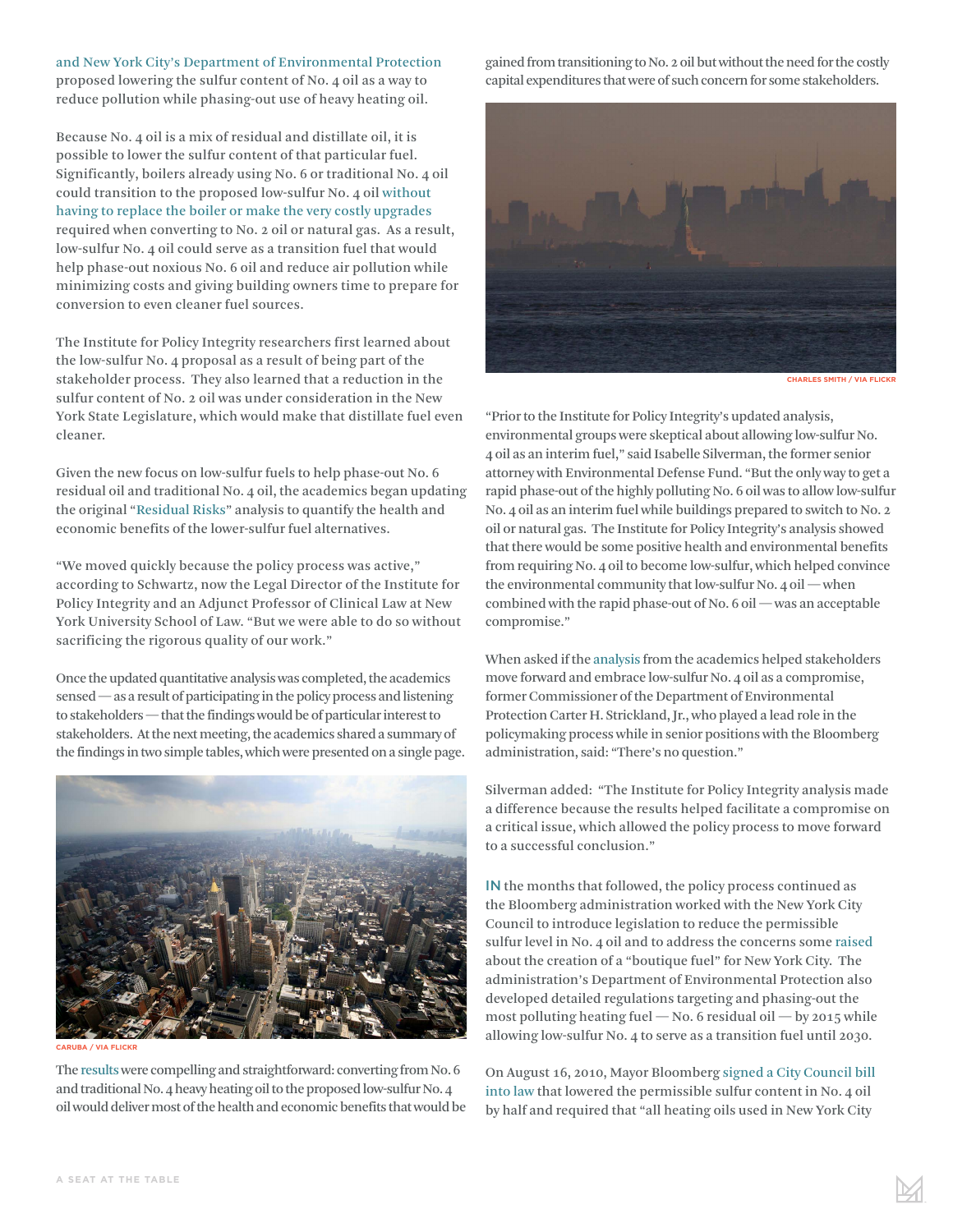[contain at least 2% biodiesel fuel."](http://www1.nyc.gov/office-of-the-mayor/news/358-10/mayor-bloomberg-signs-legislation-promote-use-clean-heating-oil) At the time of the bill signing, Mayor Bloomberg noted that the new city law "[complemented](http://www1.nyc.gov/office-of-the-mayor/news/358-10/mayor-bloomberg-signs-legislation-promote-use-clean-heating-oil)" a very important state law, which the New York Governor had signed just one month earlier, that cut the permissible sulfur level in No. 2 oil ["by 99 percent.](http://www1.nyc.gov/office-of-the-mayor/news/358-10/mayor-bloomberg-signs-legislation-promote-use-clean-heating-oil)"

A few months later, on January 28, 2011, Mayor Bloomberg proposed Department of Environmental Protection heating oil regulations that were designed to [improve the city's air quality](http://www.nyc.gov/portal/site/nycgov/menuitem.c0935b9a57bb4ef3daf2f1c701c789a0/index.jsp?pageID=mayor_press_release&catID=1194&doc_name=http%3A%2F%2Fwww.nyc.gov%2Fhtml%2Fom%2Fhtml%2F2011a%2Fpr034-11.html&cc=unused1978&rc=1194&ndi=1)  and to "[substantially improve public health in an achievable](http://www.nyc.gov/portal/site/nycgov/menuitem.c0935b9a57bb4ef3daf2f1c701c789a0/index.jsp?pageID=mayor_press_release&catID=1194&doc_name=http%3A%2F%2Fwww.nyc.gov%2Fhtml%2Fom%2Fhtml%2F2011a%2Fpr034-11.html&cc=unused1978&rc=1194&ndi=1)  [timeframe](http://www.nyc.gov/portal/site/nycgov/menuitem.c0935b9a57bb4ef3daf2f1c701c789a0/index.jsp?pageID=mayor_press_release&catID=1194&doc_name=http%3A%2F%2Fwww.nyc.gov%2Fhtml%2Fom%2Fhtml%2F2011a%2Fpr034-11.html&cc=unused1978&rc=1194&ndi=1)" while minimizing the costs of compliance.

Specifically, as Mayor Bloomberg's [announcement](http://www.nyc.gov/portal/site/nycgov/menuitem.c0935b9a57bb4ef3daf2f1c701c789a0/index.jsp?pageID=mayor_press_release&catID=1194&doc_name=http%3A%2F%2Fwww.nyc.gov%2Fhtml%2Fom%2Fhtml%2F2011a%2Fpr034-11.html&cc=unused1978&rc=1194&ndi=1) noted, the proposed regulations required that all [newly installed boilers](http://www.nyc.gov/portal/site/nycgov/menuitem.c0935b9a57bb4ef3daf2f1c701c789a0/index.jsp?pageID=mayor_press_release&catID=1194&doc_name=http%3A%2F%2Fwww.nyc.gov%2Fhtml%2Fom%2Fhtml%2F2011a%2Fpr034-11.html&cc=unused1978&rc=1194&ndi=1) in New York City buildings "[only burn low-sulfur No. 2 oil,](http://www.nyc.gov/portal/site/nycgov/menuitem.c0935b9a57bb4ef3daf2f1c701c789a0/index.jsp?pageID=mayor_press_release&catID=1194&doc_name=http%3A%2F%2Fwww.nyc.gov%2Fhtml%2Fom%2Fhtml%2F2011a%2Fpr034-11.html&cc=unused1978&rc=1194&ndi=1)  [natural gas"](http://www.nyc.gov/portal/site/nycgov/menuitem.c0935b9a57bb4ef3daf2f1c701c789a0/index.jsp?pageID=mayor_press_release&catID=1194&doc_name=http%3A%2F%2Fwww.nyc.gov%2Fhtml%2Fom%2Fhtml%2F2011a%2Fpr034-11.html&cc=unused1978&rc=1194&ndi=1) or a fuel source with equivalent emissions. In addition, all boilers operating in New York City would have ["to](http://www.nyc.gov/portal/site/nycgov/menuitem.c0935b9a57bb4ef3daf2f1c701c789a0/index.jsp?pageID=mayor_press_release&catID=1194&doc_name=http%3A%2F%2Fwww.nyc.gov%2Fhtml%2Fom%2Fhtml%2F2011a%2Fpr034-11.html&cc=unused1978&rc=1194&ndi=1)  [switch from No. 6 oil to the new low sulfur No. 4 heating oil by](http://www.nyc.gov/portal/site/nycgov/menuitem.c0935b9a57bb4ef3daf2f1c701c789a0/index.jsp?pageID=mayor_press_release&catID=1194&doc_name=http%3A%2F%2Fwww.nyc.gov%2Fhtml%2Fom%2Fhtml%2F2011a%2Fpr034-11.html&cc=unused1978&rc=1194&ndi=1)  [2015, or to an equivalent cleaner fuel.](http://www.nyc.gov/portal/site/nycgov/menuitem.c0935b9a57bb4ef3daf2f1c701c789a0/index.jsp?pageID=mayor_press_release&catID=1194&doc_name=http%3A%2F%2Fwww.nyc.gov%2Fhtml%2Fom%2Fhtml%2F2011a%2Fpr034-11.html&cc=unused1978&rc=1194&ndi=1)" Finally, existing boilers not yet replaced would have to "[be modified to meet the](http://www.nyc.gov/portal/site/nycgov/menuitem.c0935b9a57bb4ef3daf2f1c701c789a0/index.jsp?pageID=mayor_press_release&catID=1194&doc_name=http%3A%2F%2Fwww.nyc.gov%2Fhtml%2Fom%2Fhtml%2F2011a%2Fpr034-11.html&cc=unused1978&rc=1194&ndi=1)  [equivalent emissions of burning low-sulfur No. 2 oil or natural](http://www.nyc.gov/portal/site/nycgov/menuitem.c0935b9a57bb4ef3daf2f1c701c789a0/index.jsp?pageID=mayor_press_release&catID=1194&doc_name=http%3A%2F%2Fwww.nyc.gov%2Fhtml%2Fom%2Fhtml%2F2011a%2Fpr034-11.html&cc=unused1978&rc=1194&ndi=1)  [gas"](http://www.nyc.gov/portal/site/nycgov/menuitem.c0935b9a57bb4ef3daf2f1c701c789a0/index.jsp?pageID=mayor_press_release&catID=1194&doc_name=http%3A%2F%2Fwww.nyc.gov%2Fhtml%2Fom%2Fhtml%2F2011a%2Fpr034-11.html&cc=unused1978&rc=1194&ndi=1) by 2030.

To address the concerns about the capital costs of converting to cleaner fuel sources, the proposed regulations provided that property owners able to "[demonstrate a severe financial](http://www.nyc.gov/portal/site/nycgov/menuitem.c0935b9a57bb4ef3daf2f1c701c789a0/index.jsp?pageID=mayor_press_release&catID=1194&doc_name=http%3A%2F%2Fwww.nyc.gov%2Fhtml%2Fom%2Fhtml%2F2011a%2Fpr034-11.html&cc=unused1978&rc=1194&ndi=1)  [hardship](http://www.nyc.gov/portal/site/nycgov/menuitem.c0935b9a57bb4ef3daf2f1c701c789a0/index.jsp?pageID=mayor_press_release&catID=1194&doc_name=http%3A%2F%2Fwww.nyc.gov%2Fhtml%2Fom%2Fhtml%2F2011a%2Fpr034-11.html&cc=unused1978&rc=1194&ndi=1)" could apply for "[a compliance schedule to fully](http://www.nyc.gov/portal/site/nycgov/menuitem.c0935b9a57bb4ef3daf2f1c701c789a0/index.jsp?pageID=mayor_press_release&catID=1194&doc_name=http%3A%2F%2Fwww.nyc.gov%2Fhtml%2Fom%2Fhtml%2F2011a%2Fpr034-11.html&cc=unused1978&rc=1194&ndi=1)  [follow the new regulations but in an extended timeframe.](http://www.nyc.gov/portal/site/nycgov/menuitem.c0935b9a57bb4ef3daf2f1c701c789a0/index.jsp?pageID=mayor_press_release&catID=1194&doc_name=http%3A%2F%2Fwww.nyc.gov%2Fhtml%2Fom%2Fhtml%2F2011a%2Fpr034-11.html&cc=unused1978&rc=1194&ndi=1)"

Following a public comment period, the proposed [regulations](http://www.nyc.gov/portal/site/nycgov/menuitem.c0935b9a57bb4ef3daf2f1c701c789a0/index.jsp?pageID=mayor_press_release&catID=1194&doc_name=http%3A%2F%2Fwww.nyc.gov%2Fhtml%2Fom%2Fhtml%2F2011a%2Fpr129-11.html&cc=unused1978&rc=1194&ndi=1)  [were adopted](http://www.nyc.gov/portal/site/nycgov/menuitem.c0935b9a57bb4ef3daf2f1c701c789a0/index.jsp?pageID=mayor_press_release&catID=1194&doc_name=http%3A%2F%2Fwww.nyc.gov%2Fhtml%2Fom%2Fhtml%2F2011a%2Fpr129-11.html&cc=unused1978&rc=1194&ndi=1) on April 21, 2011.



**[Robert Hiscock / Via flickr](https://www.flickr.com/photos/rjproduct/9456813635/in/photolist-fpEDdX-497Uog-8qiBE-sn4Qm-7JahCL-76HJAm-6BCb32-88gZjY-c2bF27-4KNNg8-6WVJJd-5Q9Xm7-3Pd8xa-5DrGPN-5iqpZC-b7DiEp-dcCqX-8jACvs-4j4Dmn-f7a1Er-aCkNEn-2zgLQt-bSQMFt-7jek4p-boBLWW-fNVDtx-nVujFx-ocXPKn-ocTL3Y-c6hvUQ-5ZtmwQ-bdTNqV-BFFjw-7f4TFf-5iLV5v-8HN847-4K9chc-eLucnz-6XtBc5-2TL5qL-6MndB9-4K9c5X-4K9cka-6TjyZK-4KdrWJ-dthbUR-acLso8-4K9ceT-4KdrXW-4K9cgc)**

Neither the law creating low-sulfur No. 4 oil nor the heating oil regulations were ever formally challenged. More importantly, many of the same stakeholders who participated in the policymaking process continued to work with New York City government officials *after* the law and regulations were enacted to ensure successful implementation.

ON the same day the heating oil regulations were adopted, ["NYC Clean Heat](http://www.nyc.gov/portal/site/nycgov/menuitem.c0935b9a57bb4ef3daf2f1c701c789a0/index.jsp?pageID=mayor_press_release&catID=1194&doc_name=http%3A%2F%2Fwww.nyc.gov%2Fhtml%2Fom%2Fhtml%2F2011a%2Fpr129-11.html&cc=unused1978&rc=1194&ndi=1)" was launched. What began as a public education [campaign](http://www.nyc.gov/portal/site/nycgov/menuitem.c0935b9a57bb4ef3daf2f1c701c789a0/index.jsp?pageID=mayor_press_release&catID=1194&doc_name=http%3A%2F%2Fwww.nyc.gov%2Fhtml%2Fom%2Fhtml%2F2011a%2Fpr129-11.html&cc=unused1978&rc=1194&ndi=1) with the Environmental Defense Fund under PlaNYC, developed into [public-private partnership](http://www.nyc.gov/portal/site/nycgov/menuitem.c0935b9a57bb4ef3daf2f1c701c789a0/index.jsp?pageID=mayor_press_release&catID=1194&doc_name=http%3A%2F%2Fwww.nyc.gov%2Fhtml%2Fom%2Fhtml%2F2012a%2Fpr212-12.html&cc=unused1978&rc=1194&ndi=1) designed to encourage the buildings to convert to cleaner fuel sources faster than legally required. [Participants](https://www.nyccleanheat.org/content/partners-and-sponsors) in NYC Clean Heat include New York City government, the Environmental Defense Fund, the real estate community, the finance community, the state heating oil association, local utilities, labor groups, nonprofits and community-based organizations.

The partnership, which the [Environmental Defense Fund](http://www.edf.org/cleanheat) helps manage with New York City's government, [educates](http://www.nyc.gov/portal/site/nycgov/menuitem.c0935b9a57bb4ef3daf2f1c701c789a0/index.jsp?pageID=mayor_press_release&catID=1194&doc_name=http%3A%2F%2Fwww.nyc.gov%2Fhtml%2Fom%2Fhtml%2F2012a%2Fpr212-12.html&cc=unused1978&rc=1194&ndi=1) the public about the impacts of residual or heavy heating oil, the benefits of using cleaner fuels and how to convert to cleaner fuels. For buildings converting to clean heating sources, the partnership provides [technical assistance](http://www.nyc.gov/portal/site/nycgov/menuitem.c0935b9a57bb4ef3daf2f1c701c789a0/index.jsp?pageID=mayor_press_release&catID=1194&doc_name=http%3A%2F%2Fwww.nyc.gov%2Fhtml%2Fom%2Fhtml%2F2012a%2Fpr212-12.html&cc=unused1978&rc=1194&ndi=1) and makes [\\$100 million](http://www.nyc.gov/portal/site/nycgov/menuitem.c0935b9a57bb4ef3daf2f1c701c789a0/index.jsp?pageID=mayor_press_release&catID=1194&doc_name=http%3A%2F%2Fwww.nyc.gov%2Fhtml%2Fom%2Fhtml%2F2012a%2Fpr212-12.html&cc=unused1978&rc=1194&ndi=1) in mostly private financing available. The [city also works with](http://www.nyc.gov/portal/site/nycgov/menuitem.c0935b9a57bb4ef3daf2f1c701c789a0/index.jsp?pageID=mayor_press_release&catID=1194&doc_name=http%3A%2F%2Fwww.nyc.gov%2Fhtml%2Fom%2Fhtml%2F2012a%2Fpr212-12.html&cc=unused1978&rc=1194&ndi=1)  [local utilities t](http://www.nyc.gov/portal/site/nycgov/menuitem.c0935b9a57bb4ef3daf2f1c701c789a0/index.jsp?pageID=mayor_press_release&catID=1194&doc_name=http%3A%2F%2Fwww.nyc.gov%2Fhtml%2Fom%2Fhtml%2F2012a%2Fpr212-12.html&cc=unused1978&rc=1194&ndi=1)o accelerate upgrades to the city's natural gas distribution system.

While the *New York Times* has [reported](http://www.nytimes.com/2014/04/07/nyregion/cost-among-hurdles-slowing-new-yorks-plan-to-phase-out-dirty-heating-oil.html) on some of the challenges associated with converting to cleaner fuel sources, approximately [3,500](http://blogs.edf.org/energyexchange/2014/05/08/new-case-study-collaboration-was-key-in-nyc-clean-heat-success/%3F_ga%3D1.21827003.1672742892.1401885126) of the nearly 10,000 buildings originally identified as burning No. 6 and traditional No. 4 oil have converted since the adoption of the heating oil regulations in 2011, ["resulting in an estimated 320-ton drop in the amount of](http://blogs.edf.org/energyexchange/2014/05/08/new-case-study-collaboration-was-key-in-nyc-clean-heat-success/%3F_ga%3D1.21827003.1672742892.1401885126)  [airborne soot](http://blogs.edf.org/energyexchange/2014/05/08/new-case-study-collaboration-was-key-in-nyc-clean-heat-success/%3F_ga%3D1.21827003.1672742892.1401885126)," according to the Environmental Defense Fund. Currently, [1,500 additional](http://www.intersector.com/case-studies/environmental-conservation/item/clean-air.html) buildings are in the process of completing their conversions to cleaner fuel sources.

TWO years after the city adopted the heating oil regulations, Mayor Michael Bloomberg announced that "[New York City's air](http://www1.nyc.gov/office-of-the-mayor/news/311-13/mayor-bloomberg-new-york-city-s-air-quality-has-reached-cleanest-levels-more-than%23/0)  [quality \[had\] reached the cleanest levels in more than 50 years.](http://www1.nyc.gov/office-of-the-mayor/news/311-13/mayor-bloomberg-new-york-city-s-air-quality-has-reached-cleanest-levels-more-than%23/0)"

The announcement, made on September 26, 2013, noted that New York City experienced a [69 percent drop in sulfur](http://www1.nyc.gov/office-of-the-mayor/news/311-13/mayor-bloomberg-new-york-city-s-air-quality-has-reached-cleanest-levels-more-than%23/0)  [dioxide levels](http://www1.nyc.gov/office-of-the-mayor/news/311-13/mayor-bloomberg-new-york-city-s-air-quality-has-reached-cleanest-levels-more-than%23/0) since 2008 and [23 percent drop in the level of](http://www1.nyc.gov/office-of-the-mayor/news/311-13/mayor-bloomberg-new-york-city-s-air-quality-has-reached-cleanest-levels-more-than%23/0)  [soot pollution](http://www1.nyc.gov/office-of-the-mayor/news/311-13/mayor-bloomberg-new-york-city-s-air-quality-has-reached-cleanest-levels-more-than%23/0) since 2007. A NYCASS [report](http://www.nyc.gov/html/doh/downloads/pdf/environmental/air-quality-report-2013.pdf) released that same day, calculated that the cleaner air in New York City helped "[contribute to 780 fewer deaths, 1,600 fewer emergency](http://www.nyc.gov/html/doh/downloads/pdf/environmental/air-quality-report-2013.pdf)  [department visits for asthma, and 460 fewer hospitalizations](http://www.nyc.gov/html/doh/downloads/pdf/environmental/air-quality-report-2013.pdf) for respiratory and cardiovascular disease annually."

This success was largely [attributed](http://www.nyc.gov/html/doh/downloads/pdf/environmental/air-quality-report-2013.pdf) to New York City phasingout use of the most polluting heating oils through legislative and regulatory action, as well as the work of NYC Clean Heat to accelerate the conversion of buildings to cleaner fuels.

According to the *New York Times*, Mayor Bloomberg declared that the ["continued health benefits of this conversion to cleaner](http://www.nytimes.com/2013/09/27/nyregion/new-yorks-air-is-cleanest-in-50-years-survey-finds.html)  [heating fuels will make it the single biggest step to save lives](http://www.nytimes.com/2013/09/27/nyregion/new-yorks-air-is-cleanest-in-50-years-survey-finds.html)  [since we began our comprehensive smoking control program.](http://www.nytimes.com/2013/09/27/nyregion/new-yorks-air-is-cleanest-in-50-years-survey-finds.html)"

CIVIC leaders, environmental advocates, health advocates, business leaders, policymakers, government officials and community-based organizations widely credit and praise Mayor